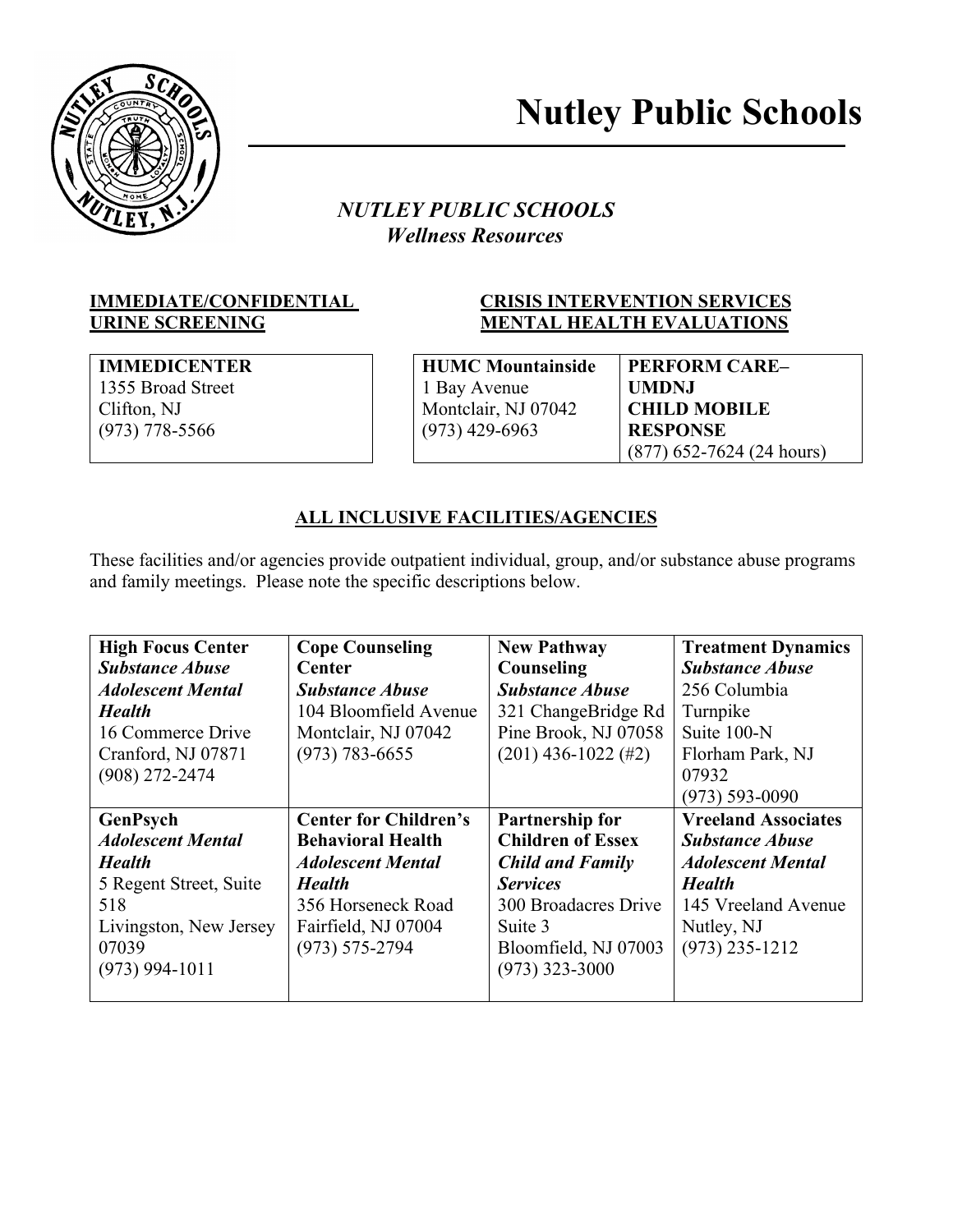# **SLIDING SCALE**

These are all inclusive facilities which operate on a sliding scale (adjusted pay scale based on the client/family's ability to pay).

| <b>Family Center at Montclair</b> | The Bridge, Inc.                | <b>Nutley Family Service Bureau</b> |
|-----------------------------------|---------------------------------|-------------------------------------|
| <b>Children &amp; Adolescents</b> | <b>Substance Abuse</b>          | <b>Adolescent Mental Health</b>     |
| 201 Willowbrook Boulevard         | <b>Adolescent Mental Health</b> | <b>Family Social Services</b>       |
| Suite 300                         | 860 Bloomfield Avenue           | 155 Chestnut Street                 |
| Wayne, NJ 07470                   | Caldwell, NJ 07006              | Nutley, NJ 07110                    |
| $(973)$ 857-5333                  | $(973)$ 228-3000                | $(973)$ 667-1884                    |

# **PRIVATE COUNSELORS**

| Lewis Pagano, MA, LPC             | <b>Elizabeth Hanifin, LCSW</b>          |
|-----------------------------------|-----------------------------------------|
| <b>Adolescents</b>                | <b>Adolescents</b>                      |
| 5 Roosevelt Place, Suite B1       | 349 Franklin Avenue, Suite 203          |
| Montclair, NJ 07042               | Nutley, NJ 07110                        |
| $(201)$ 303-7335                  | $(973) 768 - 2160$                      |
| Samantha Commarato, MPS, ATR-BC,  | <b>Integrated Counseling Associates</b> |
| <b>LCAT</b>                       | <b>Children &amp; Adolescents</b>       |
| <b>Children &amp; Adolescents</b> | 275 Bloomfield Avenue, Suite 1A         |
| 5 Roosevelt Place, Suite B1       | Caldwell, NJ 07006                      |
| Montclair, NJ 07042               | Dana Leblein, LPC, ACS (973) 768-8155   |
| $(973)$ 417-7447                  | Amy Brecher, Ed. M., LAC (973) 809-6558 |
| Angela Furnari, LCSW              | GraceAnn Furnari, Psy. D                |
| <b>Children &amp; Adolescents</b> | <b>Children &amp; Adolescents</b>       |
| 596 Franklin Avenue               | 596 Franklin Avenue                     |
| Nutley, NJ 07110                  | Nutley, NJ 07110                        |
| $(973)$ 259-6592                  | $(973)$ 420-6644                        |
|                                   | drgracefurnari@gmail.com                |
| Carol LoCurcio, LCSW, LCADC       | <b>Lynda Pasternack, LCSW</b>           |
| <b>Adolescents</b>                | <b>Adolescents</b>                      |
| 15 Farview Terrace                | 460 Bloomfield Avenue, Suite 307        |
| Paramus, NJ 07652                 | Montclair, NJ 07042                     |
| $(844)$ 299-4499                  | $(973)$ 964-7172                        |
| <b>Patience Moore, LCSW</b>       | <b>Joseph Chan, LCSW</b>                |
| <b>Children &amp; Adolescents</b> | <b>Adolescents</b>                      |
| 460 Bloomfield Avenue #306        | 94 Valley Road                          |
| Montclair, NJ 07042               | Montclair, NJ 07042                     |
| $(973)$ 907-4755                  | $(973)$ 202-1421                        |
| <b>Camille Pazienza, LCSW</b>     | Andrew Evangelista, LCSW, LCADC         |
| <b>Adolescents</b>                | <b>Adolescents</b>                      |
| 349 Franklin Avenue, Suite 203    | 66 Roseland Avenue                      |
| Nutley, NJ 07110                  | Caldwell, NJ 07006                      |
| $(973)$ 715-6315                  | $(973)$ 226-4773                        |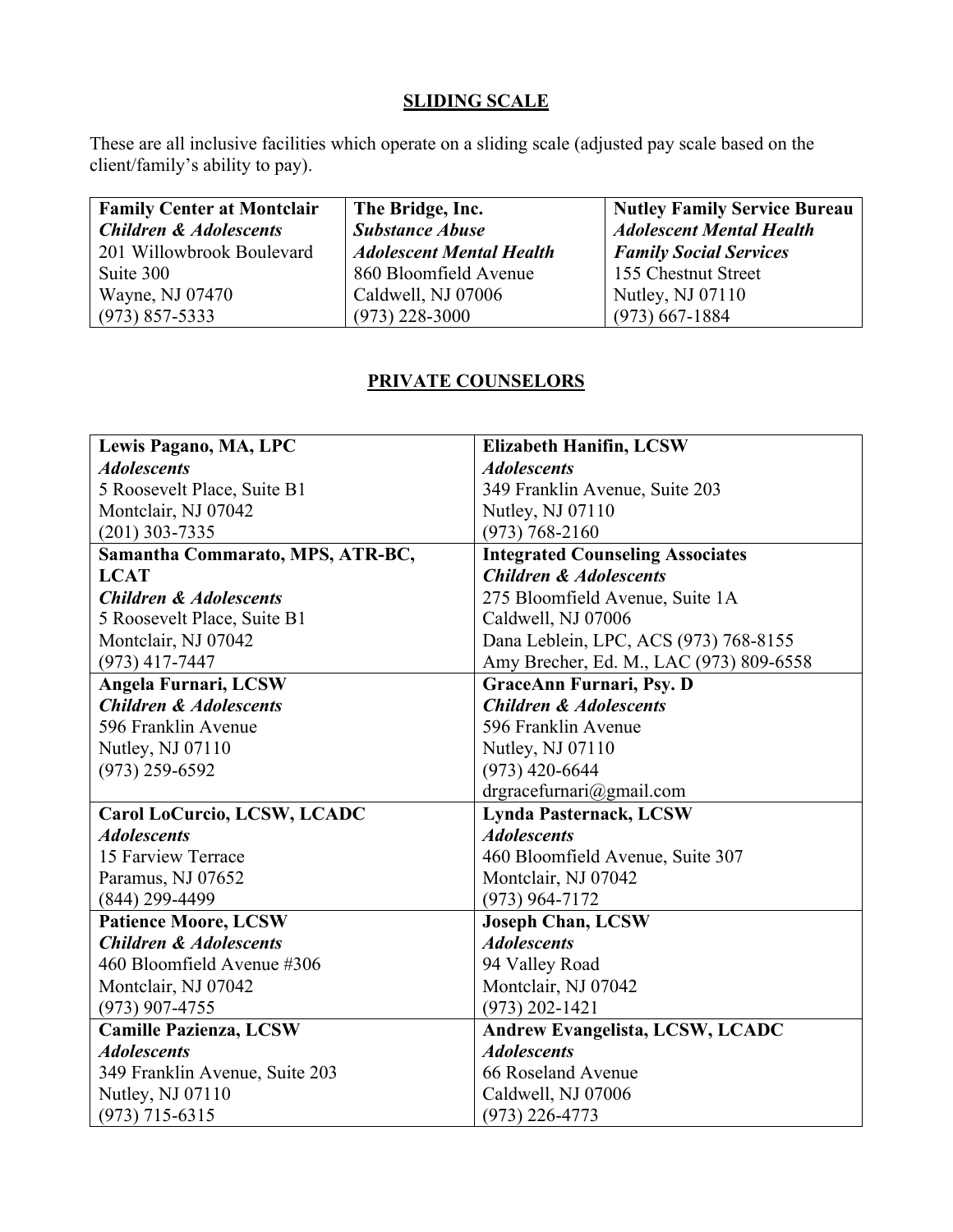| <b>Marci Wolff Ober, LMFT</b>             | <b>Burke &amp; Unger Life Works Counseling</b>       |
|-------------------------------------------|------------------------------------------------------|
| <b>Children, Adolescents &amp; Family</b> | <b>Ingrid Burke, LCSW &amp; Gina Unger, LCSW</b>     |
| 1129 Bloomfield Avenue, Suite 203         | <b>Children &amp; Adolescents</b>                    |
| West Caldwell, NJ 07006                   | 562 Kingsland Street                                 |
| $(973)$ 228-4664                          | Nutley, NJ 07110                                     |
|                                           | $(973)$ 930-5507                                     |
| <b>Well Being Therapy Center</b>          | <b>Joanne Peart, Ph.D.</b>                           |
| Devon Rizzo, LPC, LCADC                   | <b>Children &amp; Adolescents</b>                    |
| <b>Children &amp; Adolescents</b>         | 105 Grove Street, Suite 16                           |
| 112 Main Road, Building #2                | Montclair, NJ 07042                                  |
| Montville, NJ 07045                       | $(973)$ 447-0135                                     |
| $(973) 794 - 6888$                        |                                                      |
| Desi Isidro, LCSW                         | <b>Evolve Psychological Services</b>                 |
| <b>Children &amp; Adolescents</b>         | Nicole Garcia, Ph.D,                                 |
| 600 South Livingston Avenue, Suite 106    | Danielle Dubbioso, Psy. D,                           |
| Livingston, NJ 07039                      | <b>Children &amp; Adolescents</b>                    |
| $(908)$ 494-2338                          | 8 Hillside Avenue, Suite 206                         |
|                                           | Montclair, NJ 07042                                  |
|                                           | $(917)$ 723-9986                                     |
| Erika Zaklin, LCSW                        | Valerie Michalowski LCSW, MT-BC                      |
| <b>Children &amp; Adolescents</b>         | <b>Children &amp; Adolescents</b>                    |
| 38 Park Street                            | 6 Pompton Ave, Suite 12                              |
| Montclair, NJ 07042                       | Cedar Grove, NJ                                      |
| $(201) 707 - 1437$                        | $(973) - 908 - 1272$                                 |
| Vicki Beckerman, LCSW                     | <b>Stacey Pinilis, LCSW</b>                          |
| <b>Children &amp; Adolescents</b>         | <b>Children &amp; Adolescents, Parenting Classes</b> |
| 405 Centre Street                         | 33 Plymouth Street                                   |
| Nutley, NJ 07110                          | Montclair, NJ 07042                                  |
| $(973)$ 287-4221                          | $(973) 755 - 1682$                                   |
| Dr. Leslie Trott                          | Dawn Rhode, MA LPC                                   |
| <b>Children</b>                           | <b>Meaningful Directions</b>                         |
| 777 Passaic Ave                           | <b>Children</b>                                      |
| Clifton, NJ 07012                         | 374 Main Street Suite 201                            |
| $(973)$ 777-3933                          | Hackensack, NJ 07601                                 |
|                                           | $(201)$ 749-2009                                     |
| <b>Peace and Wellness Center</b>          |                                                      |
| <b>Children</b>                           |                                                      |
| 534 Clifton Ave                           |                                                      |
| Clifton, NJ                               |                                                      |
| $(973)$ 777-6490                          |                                                      |

# **INPATIENT / RESIDENTIAL TREATMENT**

| Summit Oaks      | <b>Carrier Clinic</b> |
|------------------|-----------------------|
| 19 Prospect St.  | 252 Route 601         |
| Summit, NJ 07902 | Belle Mead, NJ 08502  |
| $(800)$ 753-5223 | $(800)$ 933-3579      |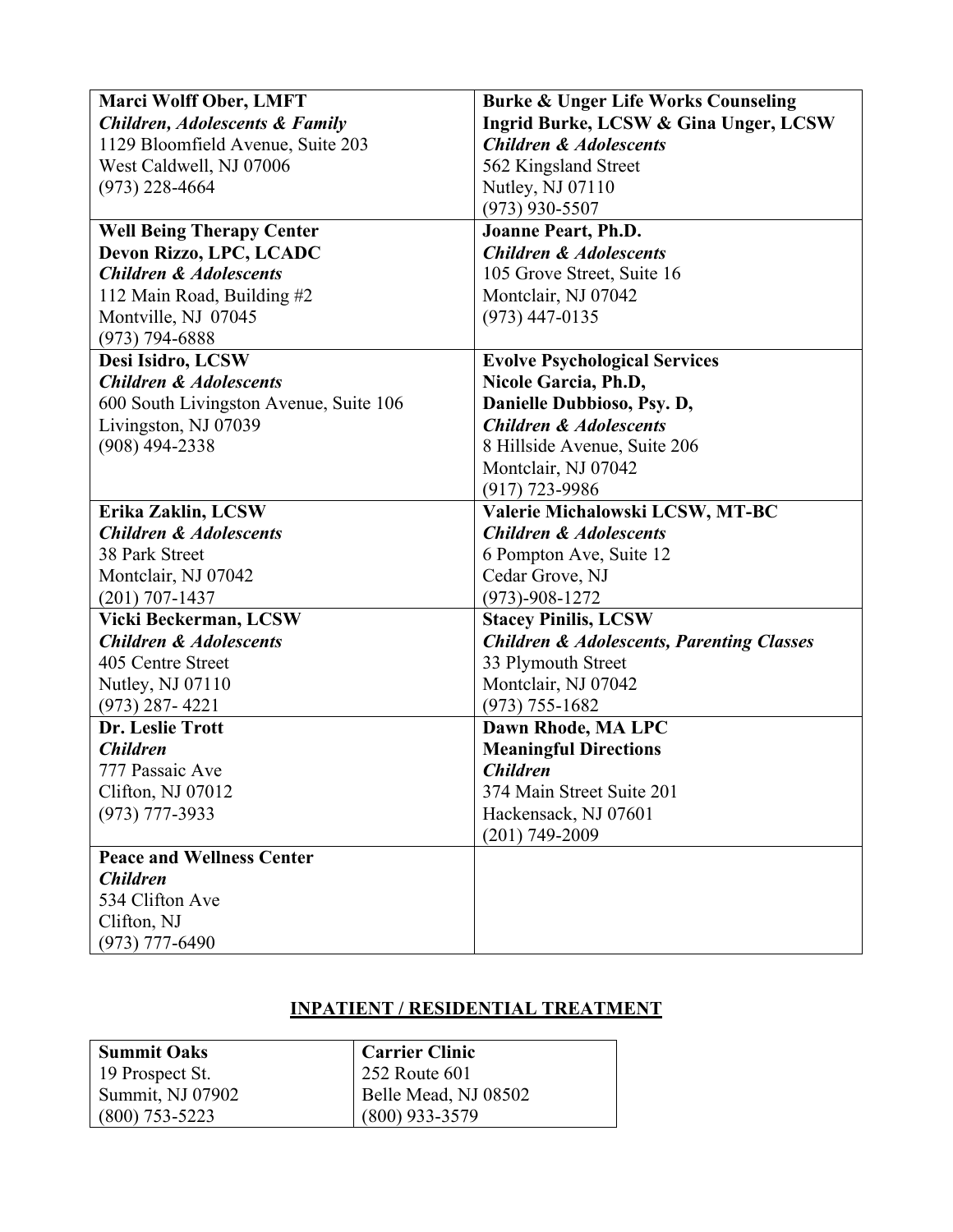# **LONG TERM RESIDENTIAL TREATMENT**

| <b>Daytop</b> | <b>New Hope</b>   | <b>Newark Renaissance House</b> |
|---------------|-------------------|---------------------------------|
| 80 West       | <b>Foundation</b> | 50-56 Norfolk Street            |
| Main          | 80 Conover        | Newark, NJ 07103                |
| Street        | Road              | $(973)$ 623-3386                |
| Mendham,      | Marlboro,         |                                 |
| NJ 07945      | NJ 07746          |                                 |
| $(973)$ 543-  | $(732)$ 946-      |                                 |
| 5656          | 3030, 3           |                                 |
|               |                   |                                 |

# **ADDITIONAL SUPPORT FOR GRIEF AND LOSS**

| <b>Imagine, A Center for Coping</b> | Good Grief           |  |
|-------------------------------------|----------------------|--|
| with Loss                           | 38 Elm Street        |  |
| 244 Sheffield St.                   | Morristown, NJ 07960 |  |
| Mountainside NJ, 07092              | $(908)$ 522-1999     |  |
| $(908)$ 264-3100                    |                      |  |

#### **PSYCHIATRISTS**

| Dr. Richard DiTuri            | $(973)$ 701-7500   |
|-------------------------------|--------------------|
| Dr. Mark Faber                | $(973)$ 322-7378   |
| Dr. Brian Fennelly            | $(973)$ 660-0084   |
| Dr. Bruce Friedman            | $(973)$ 509-8400   |
| Drs. Ellen and Jennifer Platt | $(973)$ 239-4848   |
| Dr. Valerie Verde             | $(973) 783 - 3259$ |

# **SELF-HELP PHONE NUMBERS**

| Addictions Hotline of NJ                       | $(800)$ 238-2333   |
|------------------------------------------------|--------------------|
| AIDS & STDs Hotline                            | $(800) 624 - 2377$ |
| Al-Anon/Al-a-Teen Information Service of NJ    | $(973) 744 - 8686$ |
| Alcohol & Ad Care Hospital Referral Hotline    | $(800)$ 252-6465   |
| Alcoholics Anonymous                           | $(800)$ 245-1377   |
| Domestic Violence Hotline (Local)              | $(973) 759 - 2154$ |
| DCPP (DYFS) Crisis Hotline                     | $(877)$ 652-2873   |
| First Call for Help (Essex County) Dial 211 or | $(800)$ 435-7555   |
| <b>Gamblers Anonymous</b>                      | (800) GAMBLER      |
| Mothers Against Drunk Driving (MADD)           | $(800)$ 438-6233   |
| Narcotics Anonymous                            | $(800)$ 992-0401   |
| National Council on Drug & Alcohol Dependency  | (800) 662-HELP     |
| National Child Abuse Hotline                   | $(800)$ 422-4453   |
|                                                |                    |